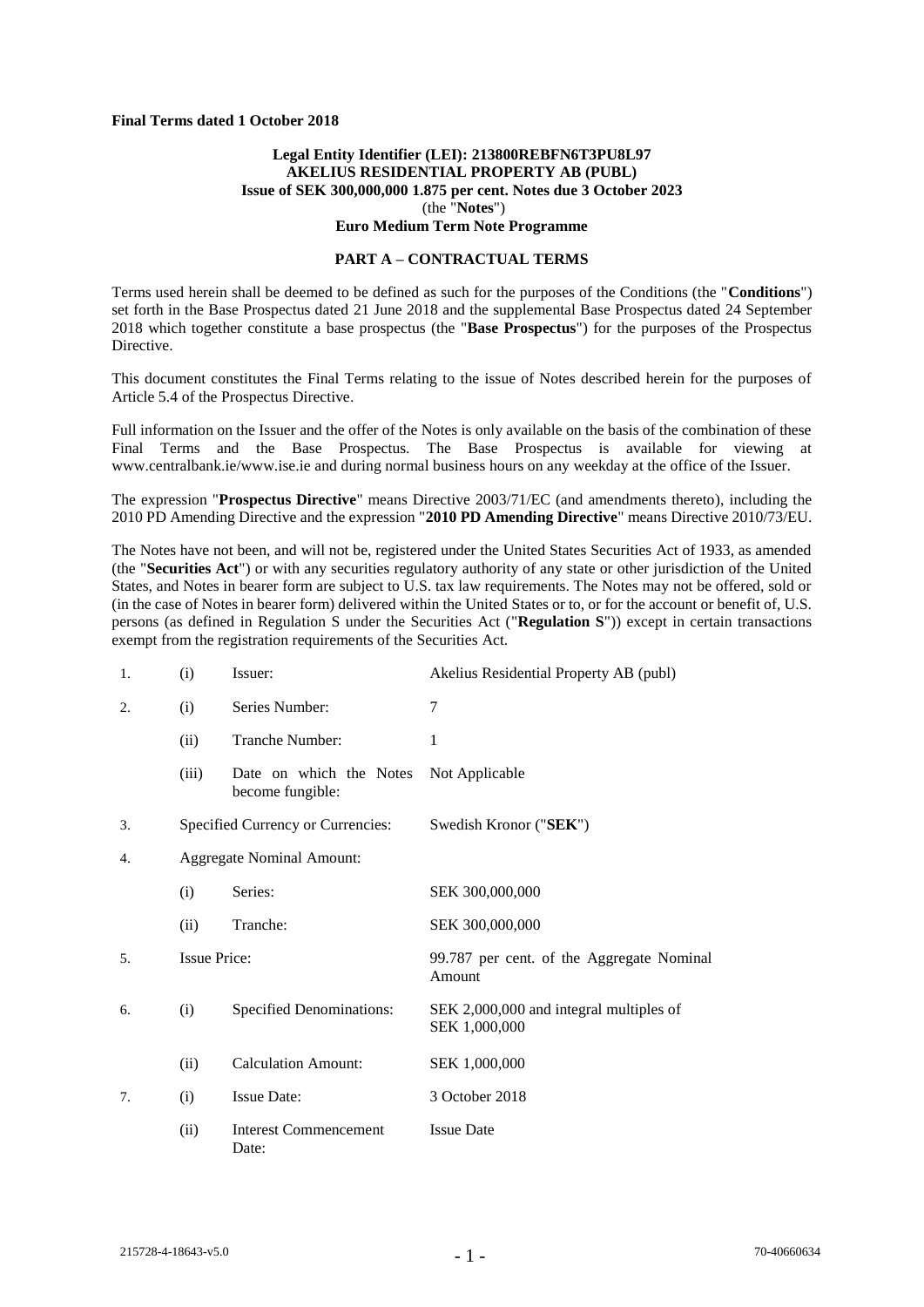| 8.  | <b>Maturity Date:</b>                              |                                                             | 3 October 2023                                                                                                                                                   |
|-----|----------------------------------------------------|-------------------------------------------------------------|------------------------------------------------------------------------------------------------------------------------------------------------------------------|
| 9.  | <b>Interest Basis:</b><br>(i)                      |                                                             | 1.875 per cent. Fixed Rate                                                                                                                                       |
|     |                                                    |                                                             | (see paragraph 14 below)                                                                                                                                         |
|     | (ii)                                               | Ratings Step Up/Step Down:                                  | Not Applicable                                                                                                                                                   |
| 10. | Redemption/Payment Basis:                          |                                                             | Subject to any purchase and cancellation or<br>early redemption, the Notes will be redeemed<br>on the Maturity Date at 100 per cent. of their<br>nominal amount. |
| 11. | Change of Interest or<br>Redemption/Payment Basis: |                                                             | Not Applicable                                                                                                                                                   |
| 12. | Put/Call Options:                                  |                                                             | Change of Control Put Option                                                                                                                                     |
|     |                                                    |                                                             | (see paragraph 19 below)                                                                                                                                         |
| 13. | (i)                                                | Status of the Notes:                                        | Senior                                                                                                                                                           |
|     |                                                    | (ii) Date Board approval for issuance<br>of Notes obtained: | 24 September 2018                                                                                                                                                |

# **PROVISIONS RELATING TO INTEREST (IF ANY) PAYABLE**

| 14. |             | <b>Fixed Rate Note Provisions</b>                                                                                                   | Applicable                                                                   |  |
|-----|-------------|-------------------------------------------------------------------------------------------------------------------------------------|------------------------------------------------------------------------------|--|
|     | (i)         | Rate of Interest:                                                                                                                   | 1.875 per cent. per annum payable in arrear on<br>each Interest Payment Date |  |
|     | (ii)        | Interest Payment Date(s):                                                                                                           | 3 October in each year commencing on 3<br>October 2019                       |  |
|     | (iii)       | <b>Fixed Coupon Amount:</b>                                                                                                         | SEK 18,750 per Calculation Amount                                            |  |
|     | (iv)        | Broken Amount(s):                                                                                                                   | Not Applicable                                                               |  |
|     | (v)         | Day Count Fraction:                                                                                                                 | 30/360                                                                       |  |
|     | (vi)        | Party responsible for<br>calculating the amount of<br>interest payable for any<br>interest period following any<br>Rate Adjustment: | The Principal Paying Agent                                                   |  |
| 15. |             | <b>Floating Rate Note Provisions</b>                                                                                                | Not Applicable                                                               |  |
| 16. |             | <b>Zero Coupon Note Provisions</b>                                                                                                  | Not Applicable                                                               |  |
|     |             | PROVISIONS RELATING TO REDEMPTION                                                                                                   |                                                                              |  |
| 17. | Call Option |                                                                                                                                     | Not Applicable                                                               |  |
| 18. | Put Option  |                                                                                                                                     | Not Applicable                                                               |  |
| 19. |             | Change of Control Put Option:                                                                                                       | Applicable                                                                   |  |
|     | (i)         | <b>Optional Redemption</b><br>Amount(s) (Change of                                                                                  | SEK 1,000,000 per Calculation Amount                                         |  |

Control) of each Note: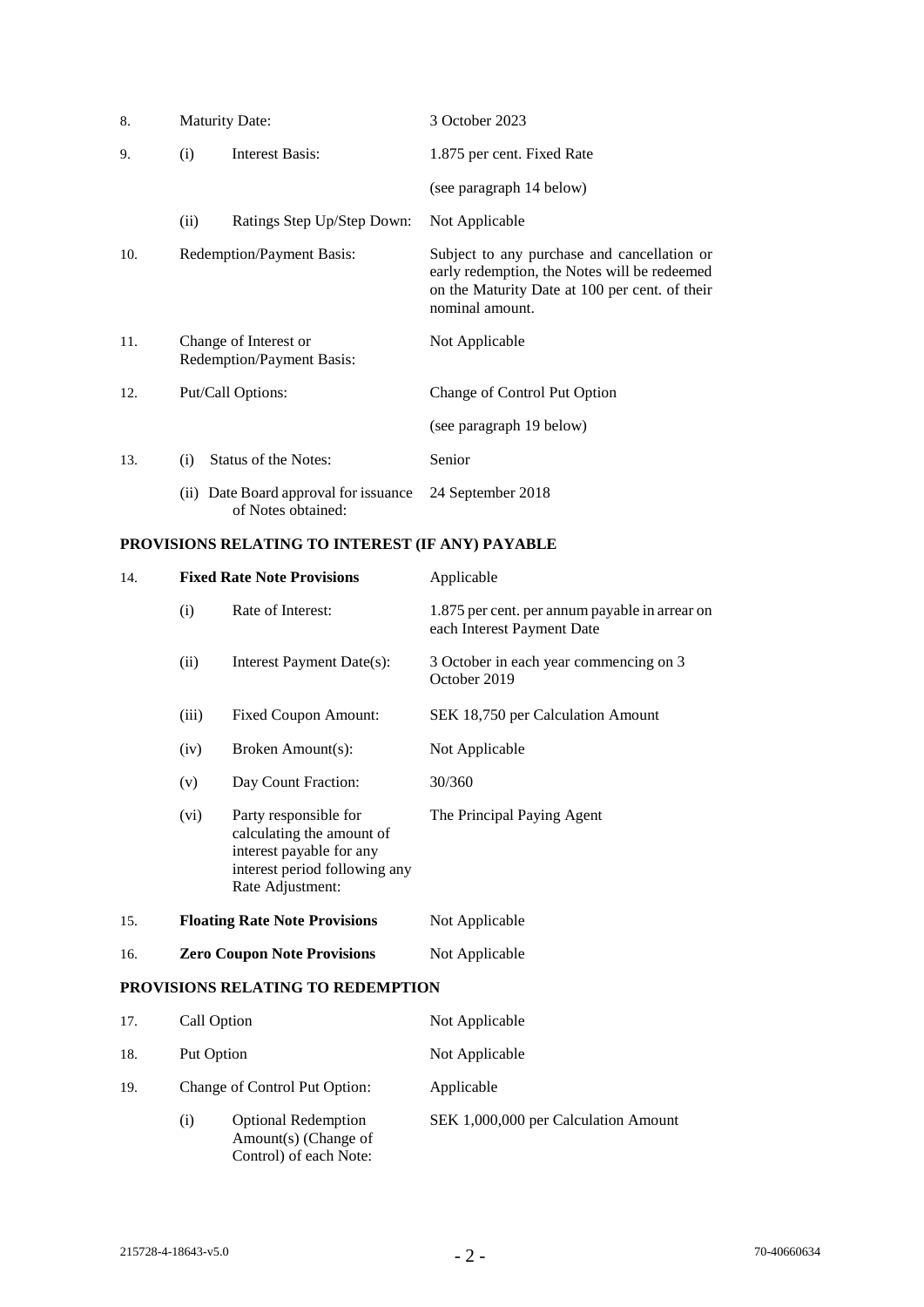| (ii) |        |  | Change of Control Put As per the Conditions |
|------|--------|--|---------------------------------------------|
|      | Period |  |                                             |

20. **Final Redemption Amount of each**  SEK 1,000,000 per Calculation Amount **Note**

| 21. | <b>Early Redemption Amount (Tax)</b> | SEK 1,000,000 per Calculation Amount |
|-----|--------------------------------------|--------------------------------------|
|     |                                      |                                      |

22. **Early Termination Amount** SEK 1,000,000 per Calculation Amount

# **GENERAL PROVISIONS APPLICABLE TO THE NOTES**

| 23. | Form of Notes:                                                                                                 | <b>Bearer Notes:</b>                                                                                                                                                                                    |
|-----|----------------------------------------------------------------------------------------------------------------|---------------------------------------------------------------------------------------------------------------------------------------------------------------------------------------------------------|
|     |                                                                                                                | Temporary Global Note exchangeable for a<br>Permanent Global Note which<br>$\frac{1}{1}$<br>exchangeable for Definitive Notes in the<br>limited circumstances specified in the<br>Permanent Global Note |
| 24. | New Global Note:                                                                                               | No.                                                                                                                                                                                                     |
| 25. | Additional Financial Centre(s) or Not Applicable<br>other special provisions relating to<br>payment dates:     |                                                                                                                                                                                                         |
| 26. | Talons for future Coupons to be No<br>attached to Definitive Notes (and<br>dates on which such Talons mature): |                                                                                                                                                                                                         |
| 27  | $Drchithition$ of $Colog$ to $ELA$ $Dotoil$ Mot Applicable                                                     |                                                                                                                                                                                                         |

- 27. Prohibition of Sales to EEA Retail Not Applicable Investors:
- 28. Relevant Benchmark: Not Applicable

Signed on behalf of Akelius Residential Property AB (publ):

By: ........................................................................... Duly authorised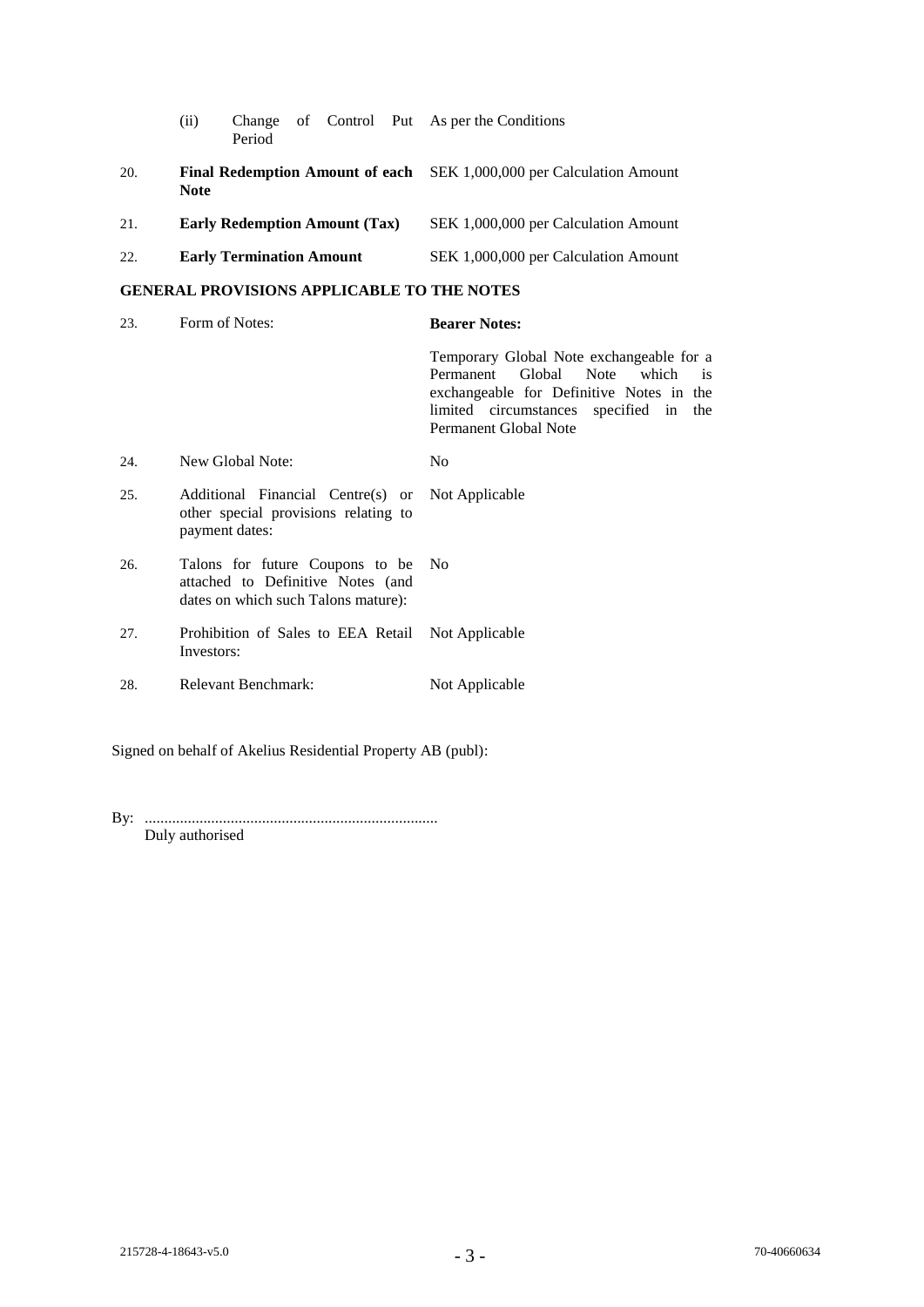### **PART B – OTHER INFORMATION**

### 1. **LISTING AND ADMISSION TO TRADING**

| (i)  | Listing:                                                          | Ireland                                                                                                                                                                                                                        |
|------|-------------------------------------------------------------------|--------------------------------------------------------------------------------------------------------------------------------------------------------------------------------------------------------------------------------|
| (i)  | Admission to Trading:                                             | Application has been made by the Issuer (or<br>on its behalf) for the Notes to be admitted to<br>trading on the regulated market of the Irish<br>Stock Exchange trading as Euronext Dublin<br>with effect from the Issue Date. |
| (ii) | Estimate of total expenses<br>related to admission to<br>trading: | EUR 1,000                                                                                                                                                                                                                      |

#### 2. **RATINGS** The Notes to be issued are not expected to be rated.

# 3. **INTERESTS OF NATURAL AND LEGAL PERSONS INVOLVED IN THE ISSUE/OFFER**

Save for any fees payable to the Joint Lead Managers, so far as the Issuer is aware, no person involved in the offer of the Notes has an interest material to the offer. The Joint Lead Managers and their affiliates have engaged, and may in the future engage, in investment banking and/or commercial banking transactions with, and may perform other services for, the Issuer and its affiliates in the ordinary course of business.

# 4. **USE OF PROCEEDS**

The proceeds of the issue will be used for the general corporate purposes of the Group (including investments, acquisitions and development projects) and for the repayment of some of the Group's existing indebtedness (including any indebtedness that may be owed to any of the Joint Lead Managers).

#### 5. **YIELD**

Indication of yield: 1.92 per cent. per annum

### 6. **OPERATIONAL INFORMATION**

| ISIN:                                                                           | XS1889043359                                                                                                                                                                                                                                                                                                                            |
|---------------------------------------------------------------------------------|-----------------------------------------------------------------------------------------------------------------------------------------------------------------------------------------------------------------------------------------------------------------------------------------------------------------------------------------|
| Common Code:                                                                    | 188904335                                                                                                                                                                                                                                                                                                                               |
| FISN:                                                                           | AKELIUS RES (PU/1.875 MTN 20231003                                                                                                                                                                                                                                                                                                      |
| CFI:                                                                            | <b>DTFUFB</b>                                                                                                                                                                                                                                                                                                                           |
| Delivery:                                                                       | Delivery against payment                                                                                                                                                                                                                                                                                                                |
| Names and addresses of additional<br>Paying Agent(s) (if any):                  | Not Applicable                                                                                                                                                                                                                                                                                                                          |
| Intended to be held in a manner<br>which would allow Eurosystem<br>eligibility: | No. Whilst the designation is specified as "no"<br>at the date of these Final Terms, should the<br>Eurosystem eligibility criteria be amended in<br>the future such that the Notes are capable of<br>meeting them the Notes may then be<br>deposited with one of the ICSDs as common<br>safekeeper. Note that this does not necessarily |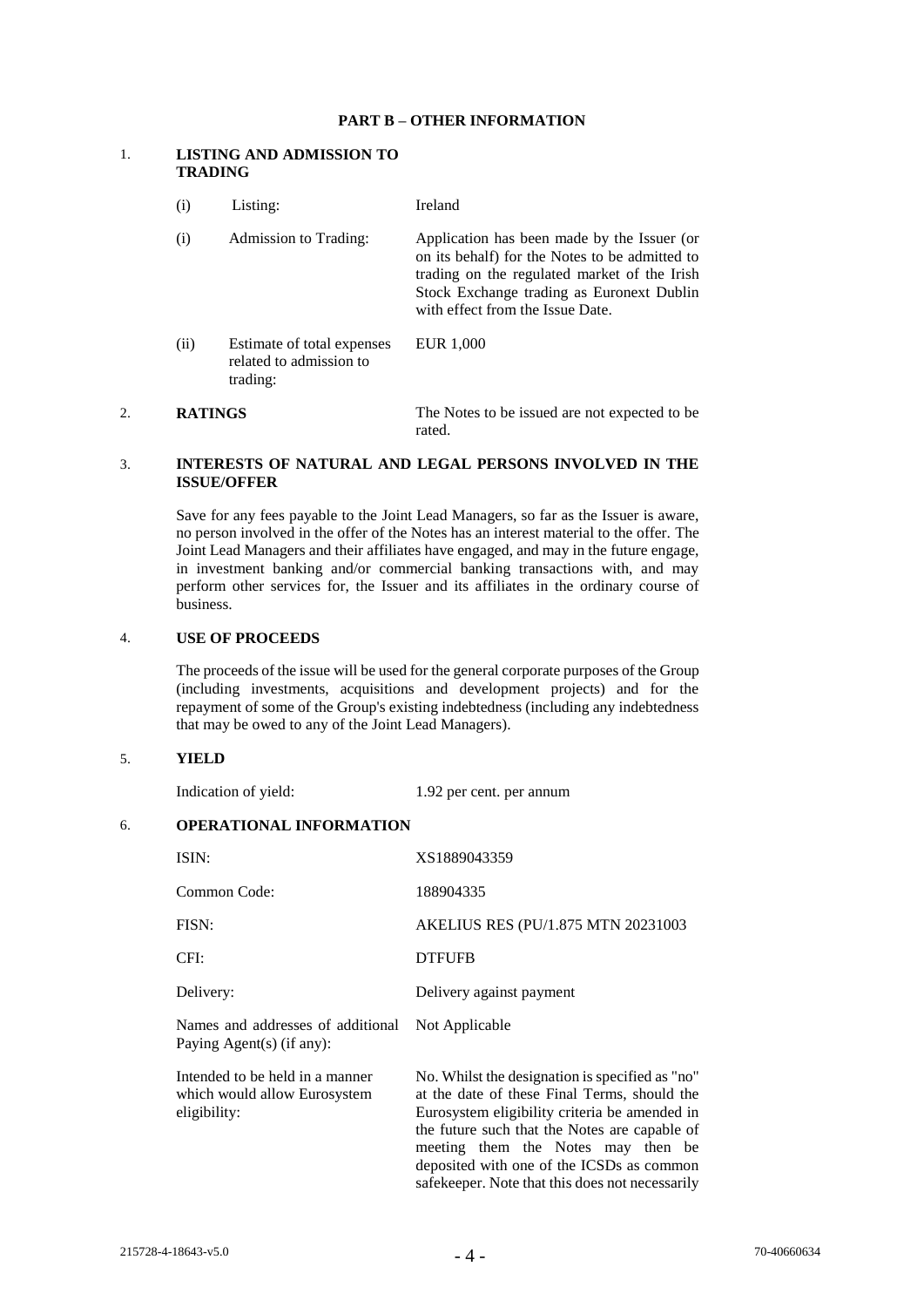mean that the Notes will then be recognised as eligible collateral for Eurosystem monetary policy and intra day credit operations by the Eurosystem at any time during their life. Such recognition will depend upon the ECB being satisfied that Eurosystem eligibility criteria have been met.

# 7. **DISTRIBUTION**

| (i)   | Method of Distribution:                              |                                               | Syndicated                            |  |
|-------|------------------------------------------------------|-----------------------------------------------|---------------------------------------|--|
| (ii)  | If syndicated:                                       |                                               |                                       |  |
|       | (A)                                                  | Names of<br><b>Managers</b>                   | Danske Bank A/S<br>Swedbank AB (publ) |  |
|       | (B)                                                  | Stabilisation<br>if<br>$Manager(s)$ ,<br>any: | Not Applicable                        |  |
| (iii) | If non-syndicated, name of Not Applicable<br>Dealer: |                                               |                                       |  |
| (iv)  | U.S. Selling Restrictions:                           |                                               | Reg. S Compliance Category 2; TEFRA D |  |